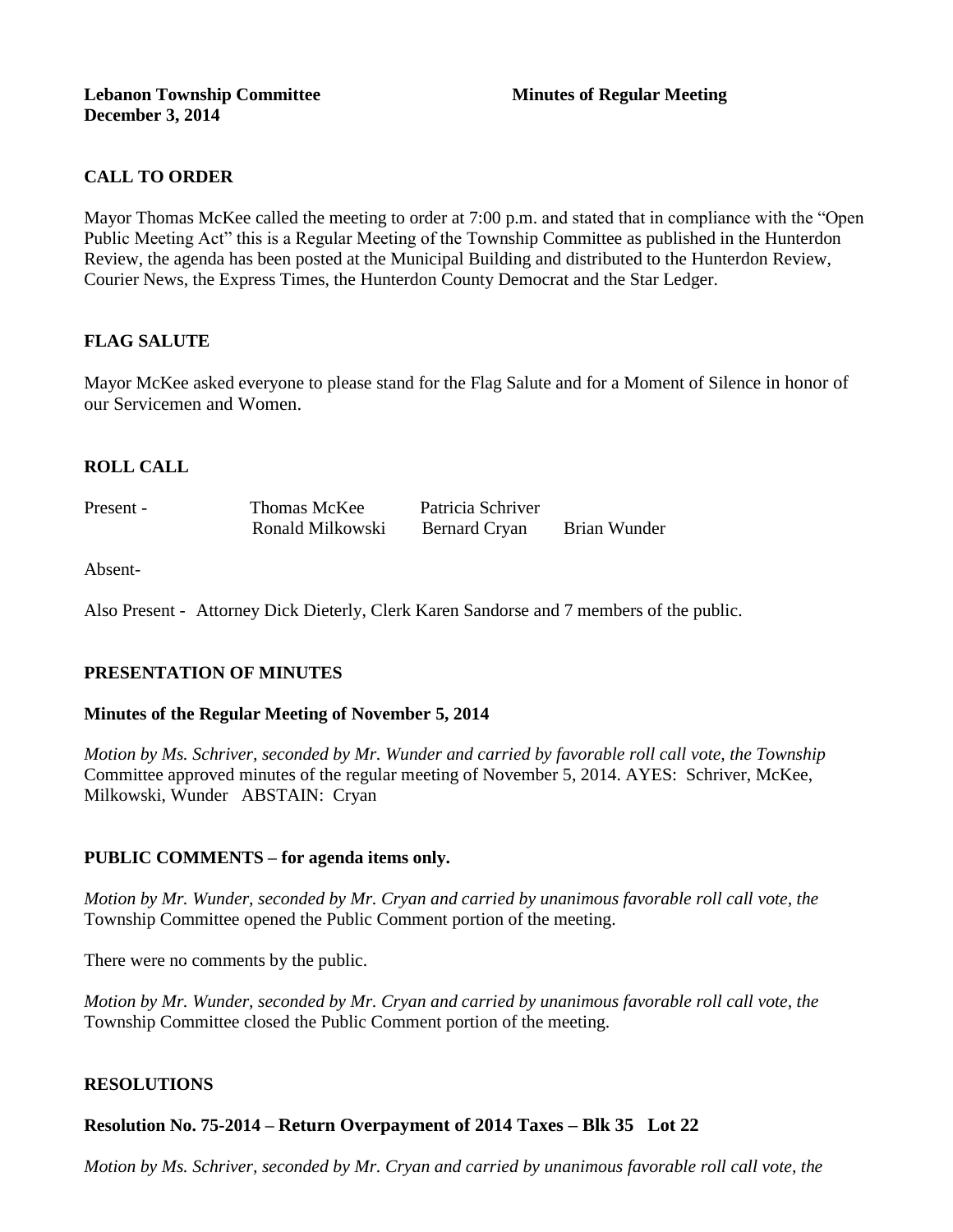LTCM 12/03/2014 Page 2 of 6

Township Committee approved Resolution No.75-2014 as written below.

# TOWNSHIP OF LEBANON COUNTY OF HUNTERDON STATE OF NEW JERSEY RESOLUTION NO. 75-2014 RETURN OVERPAYMENT 2014 TAXES

WHEREAS there exists an overpayment of \$1091.20 for 2014 taxes due to an overpayment for Block 35, Lot 22, 477 West Hill Road, and,

WHEREAS this amount has been requested for refund by the owners, Cardamone Brothers Custom Homes, Inc,

THEREFORE BE IT RESOLVED that the Treasurer be authorized to prepare and the Mayor, Treasurer and Clerk be authorized to sign this refund check to Cardamone Brothers Custom Homes, Inc. in the amount of \$1091.20.

## **Resolution No. 76-2014 – Return Overpayment of 2014 Taxes – Blk 45 Lot 4**

*Motion by Mr. Cryan, seconded by Ms. Schriver and carried by unanimous favorable roll call vote, the* Township Committee approved Resolution No. 76-2014 as written below.

# TOWNSHIP OF LEBANON COUNTY OF HUNTERDON STATE OF NEW JERSEY RESOLUTION NO. 76-2014 RETURN OVERPAYMENT 2014 TAXES

WHEREAS there exists an overpayment of \$2,297.79 for fourth quarter 2014 taxes due to a duplicate payment for Block 45, Lot 4, 234 Maple Lane, and,

WHEREAS this amount has been requested for refund by the Law Offices of Woolson Sutphen Anderson, for their clients Edward and Kathleen Hutter,

THEREFORE BE IT RESOLVED that the Treasurer be authorized to prepare and the Mayor, Treasurer and Clerk be authorized to sign this refund check to Woolson Sutphen Anderson in the amount of \$2,297.79.

## **Resolution No. 77-2014 – Return Overpayment of 2014 Taxes – Blk 49 Lot 55**

*Motion by Mr. Cryan, seconded by Mr. Wunder and carried by unanimous favorable roll call vote, the* Township Committee approved Resolution No. 77-2014 as written below.

# TOWNSHIP OF LEBANON COUNTY OF HUNTERDON STATE OF NEW JERSEY

## RESOLUTION NO. 77-2014 RETURN OVERPAYMENT 2014 TAXES

WHEREAS there exists an overpayment of \$1,266.00 for fourth quarter 2014 taxes due to a duplicate payment for Block 49, Lot 55, 85 Sliker Road, and,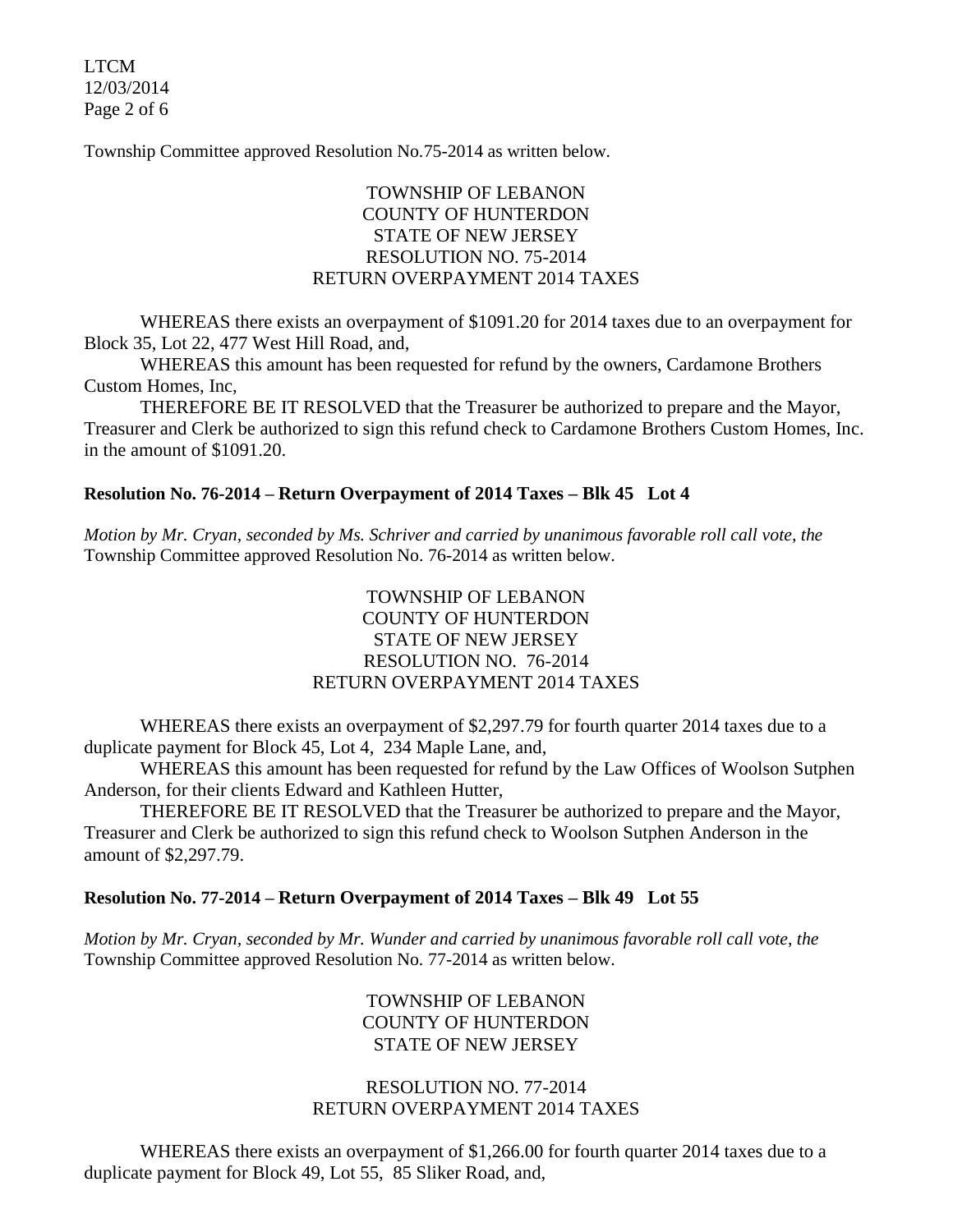LTCM 12/03/2014 Page 3 of 6

WHEREAS this amount has been requested for refund by the Law Offices of Roger Skoog, for his client,

THEREFORE BE IT RESOLVED that the Treasurer be authorized to prepare and the Mayor, Treasurer and Clerk be authorized to sign this refund check to Roger Skoog Esq. in the amount of \$1,266.00.

## **Resolution No. 78-2014 – Return Overpayment of 2014 Taxes – Blk 21.01 Lot 33.01**

*Motion by Ms. Schriver, seconded by Mr. Wunder and carried by unanimous favorable roll call vote, the* Township Committee approved Resolution No.78 -2014 as written below.

# TOWNSHIP OF LEBANON COUNTY OF HUNTERDON STATE OF NEW JERSEY RESOLUTION NO. 78-2014 RETURN OVERPAYMENT 2014 TAXES

WHEREAS there exists an overpayment of \$4,129.06 for fourth quarter 2014 taxes due to a duplicate payment for Block 21.01, Lot 33.01, 6 Pheasant Court, and,

WHEREAS this amount has been requested for refund by Green Hill Title for their client, THEREFORE BE IT RESOLVED that the Treasurer be authorized to prepare and the Mayor, Treasurer and Clerk be authorized to sign this refund check to Green Hill Title. in the amount of \$4,129.06.

## **Resolution No. 79-2014 – Redemption of Tax Sale Certificate - Blk 26 Lot 45**

*Motion by Mr. Wunder, seconded by Ms. Schriver and carried by unanimous favorable roll call vote, the* Township Committee approved Resolution No. 79-2014 as written below.

# TOWNSHIP OF LEBANON COUNTY OF HUNTERDON STATE OF NEW JERSEY RESOLUTION NO. 79-2014 REDEMPTION OF TAX SALE CERTIFICATE

WHEREAS the Tax Collector did sell a Tax Sale Certificate #201204 on October 12<sup>th</sup> 2012 to US Bank Cust for Crestar Capital, and,

WHEREAS the amount of \$41,703.27 has been collected from Lynette Smith, for redemption of this lien for this property, known as Block 26, Lot 45, 20 Bunnvale Road, Lebanon Township, assessed to James L and Lynette Smith for Tax Sale Certificate #201204,

THEREFORE BE IT RESOLVED that the Treasurer be authorized to prepare and the Mayor, Treasurer and Clerk be authorized to sign a check in the amount of \$41,703.27 and,

THEREFORE BE IT FURTHER RESOLVED that the Treasurer be authorized to prepare and the Mayor, Treasurer and Clerk be authorized to sign a check in the amount of \$10,700.00 for the premium paid for Tax Sale Certificate #201204, and that these checks be mailed to the lien holder:

> US Bank Cust for Crestar Capital US Bank Corp TLSG 50 S 16<sup>th</sup> Street Suite 1950 Philadelphia PA 19102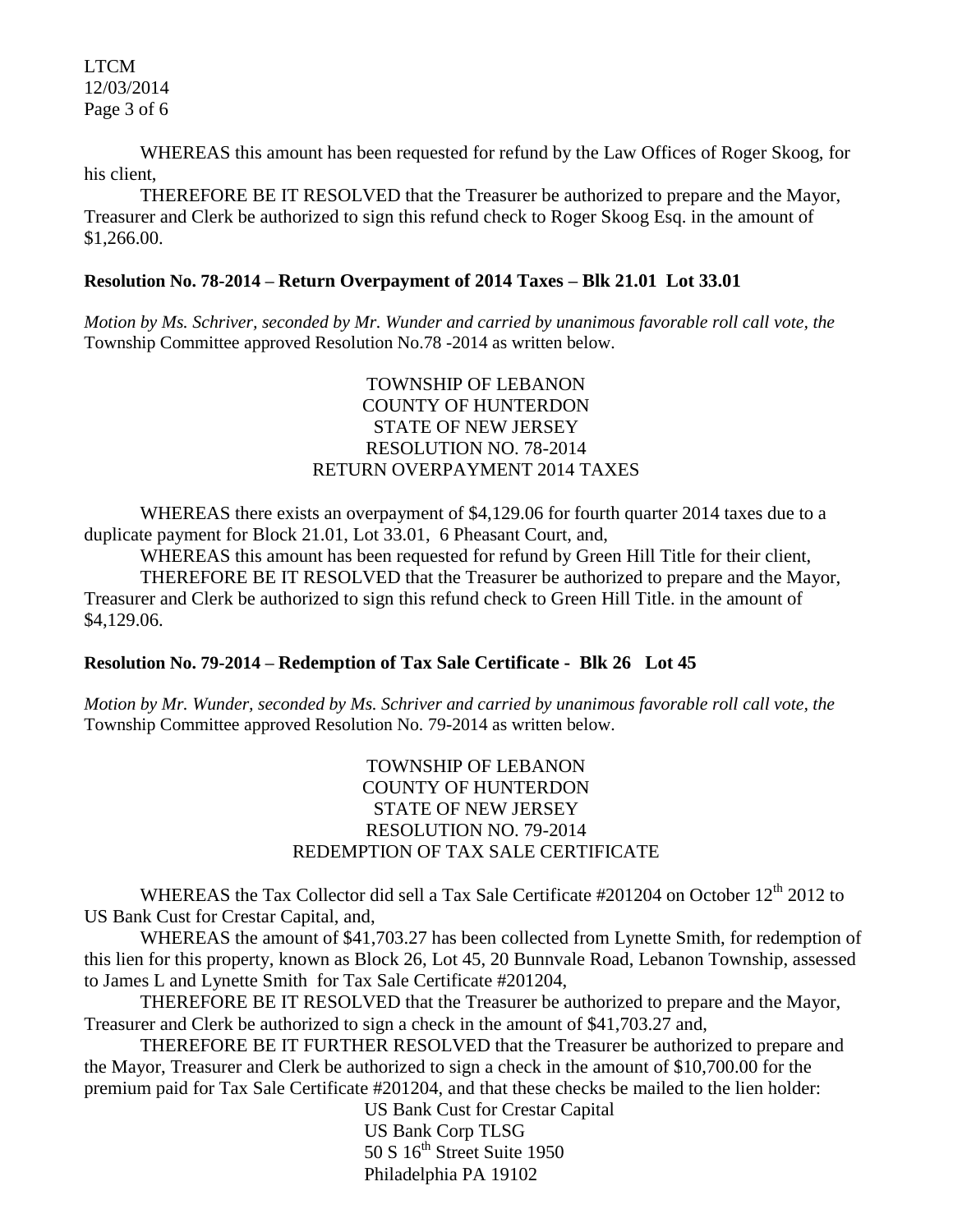LTCM 12/03/2014 Page 4 of 6

## **OLD BUSINESS**

There were no items for Old Business

#### **NEW BUSINESS**

# **NJ Department of Agriculture – 2015 Gypsy Moth Suppression Program**

Mayor McKee stated that a letter was received from the NJ Department of Agriculture informing the Township that their inspectors have completed the Gypsy Moth Egg Mass Survey in the Township. The survey results indicate that substantial outbreaks of the pests are expected in the Township next Spring. The proposed spraying would cover approximately 87 acres, in two blocks, using a single application of B.t.k. qualify for the 2015 Gypsy Moth Aerial Suppressions Program. In the past the cost associated with the program was \$51.15 per acre. This year there is a need to renew the aerial suppression contract which may increase the cost for the application. There is a reimbursement program from the US Forestry Service which the NJDA will be applying for on behalf of the Township. In the past, reimbursements to other municipalities ranged anywhere from 23% – 50%.

*Motion by Ms. Schriver, seconded by Mr. Wunder and carried by unanimous favorable roll call vote, the* Township Committee approved the 2015 Gypsy Moth Suppression Program as recommended by the New Jersey Department of Agriculture.

## **IH Engineers P.C. – IH Engineers, P.C. – NJDOT Bus Stop Inventory**

A letter was received from IH Engineers regarding two bus stops located on Route 31. One is located at mile post 34.99 northbound, at Creager Road and the other is on Route 31 at mile post 35.89 southbound, at Rocky Run Road. IH Engineers is asking if the Committee would like to see any changes with the stops or if they should be discontinued. The Committee is not familiar with the bus stops and would like additional information. Mr. Milkowski will contact IH Engineers to obtain more information on the bus stops.

## **Police Chief Request to Purchase Video Recording Systems**

Police Chief Chris Mattson sent a letter to the Township Committee informing them that on March 1, 2015 police camera mandates will go into effect.Due to budget constraints, the Chief has decided to purchase Mobile Devise Video Recording System Body Cams as opposed to Mobile Video Recording Systems. The

body cams will cost considerably less than equipping each patrol vehicle with the Mobile Video Recording Systems. The cost for each body cam is \$295.00, with a total cost of \$2718.00 for nine units; plus shipping.

Discussion was held on whether the State should help to fund the cost of the body cams since they are requiring that the Township purchase them. Mr. Milkowski will speak to the Police Chief about the matter and the Clerk will follow up.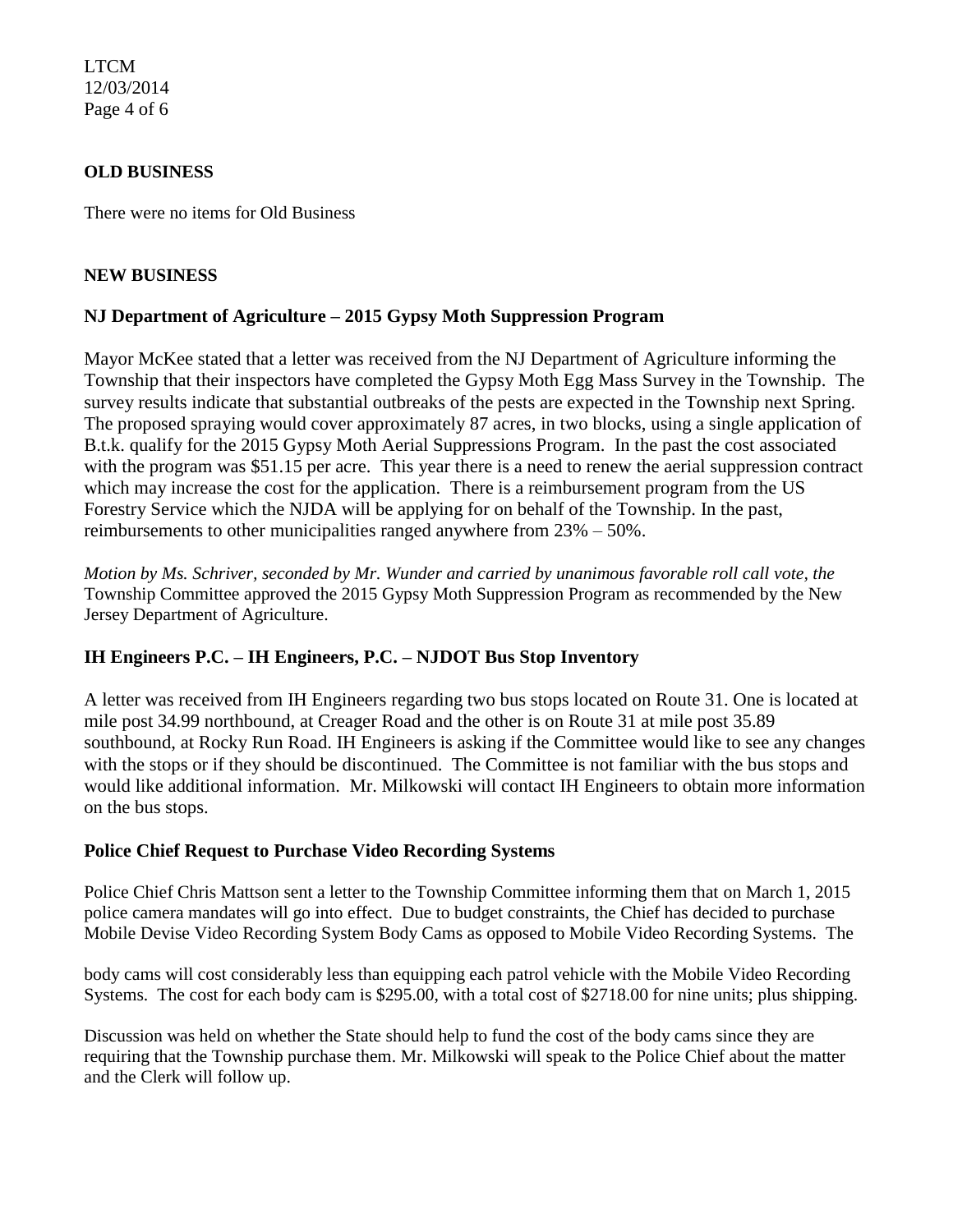LTCM 12/03/2014 Page 5 of 6

#### **Professional Appointments**

Mr. Wunder stated that the Committee should consider term limits for the Township's professionals in 2015.

#### **PRESENTATION OF VOUCHERS**

Committee Members provided a description of vouchers exceeding \$1000.00.

*Motion by Ms. Schriver, seconded by Mr. Wunder and carried by unanimous favorable roll call vote, the* Township Committee approved the December 3, 2014 bill list in amount of \$ 444,473.15 (General Account) and \$59,290.00 (Capital Account). The Mid Atlantic Truck check will be held until Mr. Cryan and Mr. Gabriel are satisfied with the outcome of a discussion with the manufacture on the truck specifications. Mr. Cryan will sign the voucher once acceptable. If the concerns with the bid specifications are not resolved during the discussion, Mr. Cryan will bring the matter back to the Committee.

#### **CORRESPONDENCE**

- a. Tax Collector' Report for the Month of October 2014
- b. DPW Manager Arrival of New Dump Truck

The DPW Manager sent a letter to the Committee stating that there are a few items that do not meet the specifications of the new truck. Most of the items were discussed at the November 6, 2013 Committee meeting before the Committee made the decision to award the bid to Mid Atlantic Truck Center. The body manufacturer, Sanchez LTD, informed Mr. Gabriel that they feel that a few of the items on the truck are better than what were in the specifications. Mr. Gabriel stated that the new truck does not have an extended warrantee on the engine and the transmission. If the Committee should so choose, an extended warrantee can still be added at this time. Mr. Gabriel informed the Committee that, as they awarded the bid to Mid Atlantic, he has signed the voucher and submitted it for payment at this time.

Mayor McKee stated that the extended warrantee is something that the Committee may want to consider. All of the other trucks had the warrantee added. Discussion was held on the warrantees provided for at the time of bidding. Mr. Cryan asked if the manufacture received prior approval before changing the specifications. Mr. Milkowski stated that when Mid Atlantic and Sanchez came to the Committee meeting they stated that the specs were not changed and that they complied with everything. Mr. Cryan stated that if the Committee agrees he will meet with Mr. Gabriel and the manufacture to discuss the issues. If he and Mr. Gabriel find things to be satisfactory he will then sign the voucher for payment.

- c. DPW Manager 2015 Budget
- d. Hunterdon County Planning Board Bank & Reserve 2014 Open Space Trust Funds (Resolution will be on December 17, 2014 Meeting Agenda)

The Committee discussed potential needs for reserving the Open Space Trust Funds.

e. High Bridge Emergency Squad – 2015 Budget Request